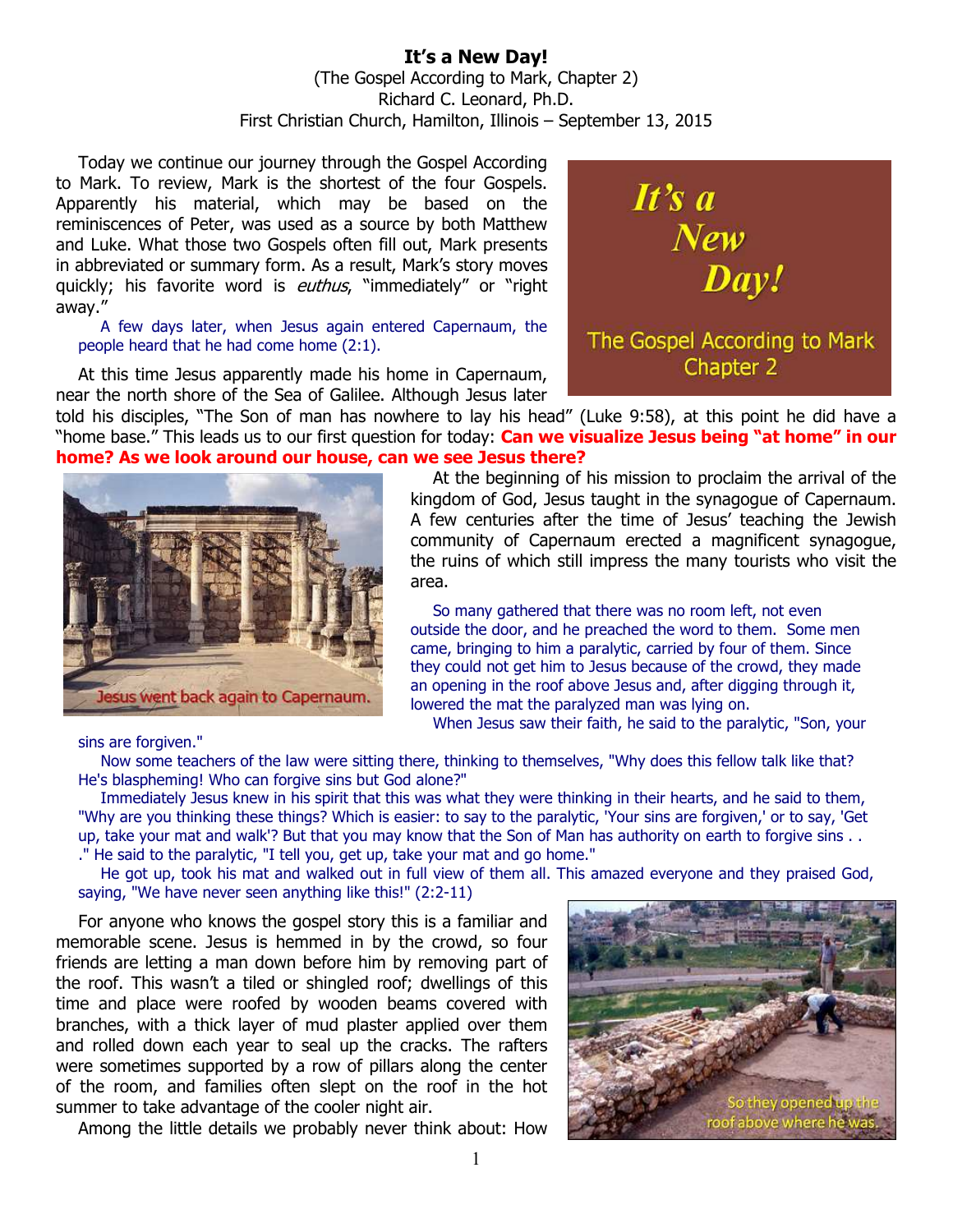did the homeowner feel about the damage to his roof? Perhaps this was Jesus' own house. Jesus is called a "carpenter," but the Greek word *tekton* means "general handyman" or even "contractor" in today's terminology. If this was Jesus' own roof, he could probably repair it himself.

When the friends let the man down on a stretcher, Mark says, "Jesus saw their faith" — not the paralyzed man's faith but that of his friends. What did "their faith" mean? Certainly, because the word about Jesus had



been spreading, these men believed Jesus could heal their companion. But "faith" in the Bible means more than belief; it also means *lovalty or faithfulness*. These four men were standing by their paralyzed friend; they were demonstrating their faithfulness to him, and I am sure that's part of what moved Jesus to respond to the man's need. **How can you and I have faith for someone else's healing?** We can believe the Lord will answer prayer, but we can also show our faithfulness — our loyalty — to those who need healing by "sticking it out" with them, and not abandoning them or forgetting them.

At Jesus' word this paralyzed man become able to walk again. How did that happen? As part of his healing ministry, Jesus pronounces the forgiveness of his sins. Often we can be immobilized by "heart" issues  $-$  things

hidden deep in our memory that cause stress and manifest themselves in physical symptoms. Perhaps the man could physically walk, but the stress of feeling guilty and unworthy had paralyzed him. The Son of God, the Creator of the universe, can certainly re-create the nerves and muscles and other parts of our bodies. But he can also heal the "heart" issues of our lives by pronouncing the forgiveness of sins. Healing of our hidden fears and stress goes hand in hand with the healing of our physical ailments.

The local religious authorities, who made it their business to safeguard the Law of Moses, are aghast at what Jesus tells the paralyzed man. To them, it's blasphemy to claim to forgive sins, because to make such a claim is to put oneself in God's place. Judaism and Christianity are fiercely monotheistic faiths; God is one, and no one can claim equality with him. But that's the point of the gospel story: in Jesus the Son, the Father himself is at work. God has returned to his people Israel, and has accomplished his return through the work of Jesus, so that what can be said of the Father can also be said of the Son. But these religious authorities are blind to this revelation, which awaits its full disclosure in Jesus' death on the cross and his resurrection from the dead. Once again we see the "Messianic secret" at work in Mark's account; who Jesus really is has to be hidden, so God's plan for the redemption of his people can be fulfilled.

Forgiveness not just a personal issue, but a national issue. Israel had sinned by failing to fulfill its God-given mission to bless all nations. So the Jews, although living in the land of Israel, still felt they were in "exile" because they were under foreign domination. Release from exile would mean the forgiveness of their sins, just as Isaiah 40:2: declares: **"**Speak tenderly to Jerusalem, and proclaim to her that her hard service has been completed, that her sin has been paid for, that she has received from the LORD's hand double for all her sins." Forgiveness of sins means that God has come back to his people — which is why Jesus is accused of blasphemy.

Let's never forget that forgiveness is central to the gospel — both God's forgiveness of us and our forgiveness of those who've offended us. Jesus taught us to pray, "Forgive us our debts as we forgive our debtors." And he adds, in Matthew 6:14-15: "For if you forgive men when they sin against you, your heavenly Father will also forgive you. But if you do not forgive men their sins, your Father will not forgive your sins."

**Are we ready to forgive those who have wronged us from our hearts — not just with superficial words? Are we willing to let Jesus heal our hearts with his forgiveness, so we can do what God has called us to do? Or do we hold onto the hurts of our heart, with the stress that causes, as an excuse not to succeed in life?** 

The next incident in Mark's account further illustrates Jesus' forgiveness at work, as a sign of the entrance of God's kingdom on the human scene.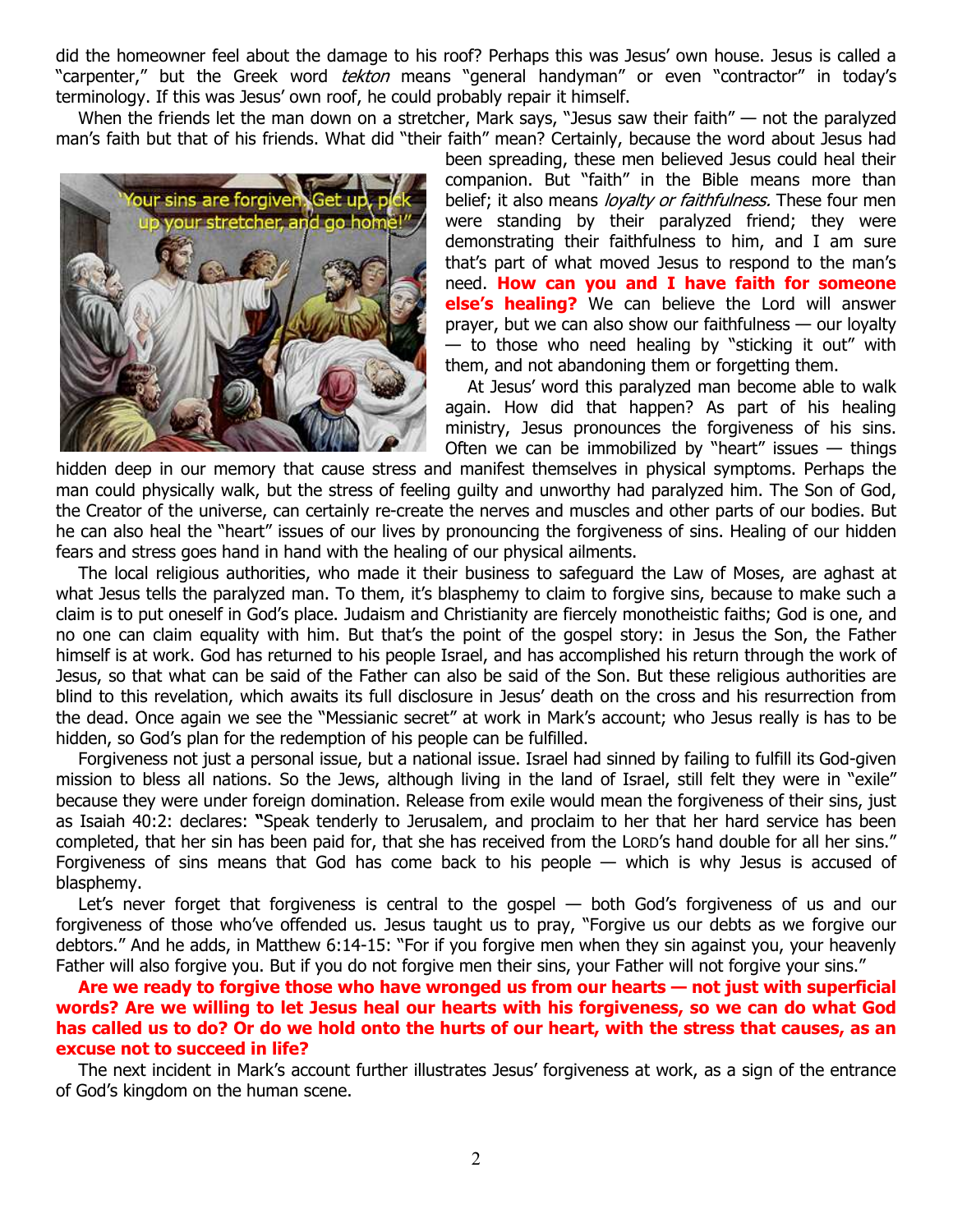Once again Jesus went out beside the lake. A large crowd came to him, and he began to teach them. As he walked along, he saw Levi son of Alphaeus sitting at the tax collector's booth. "Follow me," Jesus told him, and Levi got up and followed him.

While Jesus was having dinner at Levi's house, many tax collectors and "sinners" were eating with him and his disciples, for there were many who followed him. When the teachers of the law who were Pharisees saw him eating with the "sinners" and tax collectors, they asked his disciples: "Why does he eat with tax collectors and 'sinners'?"

On hearing this, Jesus said to them, "It is not the healthy who need a doctor, but the sick. I have not come to call the righteous, but sinners" (2:13-17)

Jesus spent time with people who needed forgiveness, those whom the Gospel narrative calls "tax collectors and sinners." You and I may not care for the Internal Revenue Service, but we don't have the same hatred for the people who work for the I.R.S as the Jews had for the "publicans," those who collected taxes for the

Roman government. From the viewpoint of the oppressed Jews, who felt they were still in exile, these collaborators with Rome were the worst, on a par with prostitutes and other transgressors of the laws of God. The Roman system allowed the tax collectors to collect as much as they could squeeze out of their fellow citizens; if they collected more than they had contracted with Rome to turn over, they got to keep the rest, to "take their cut." So some of them became wealthy and were highly resented by their fellow Jews.

Yet here is Jesus, calling Levi, a tax collector, to become one of his disciples — one of his associates in proclaiming the entrance of the kingdom of God. And, Mark says, "he got up and followed him." This had to be a serious matter for Levi, who is traditionally equated with Matthew, the Gospel writer. Think of the wealth he had to give up  $-$  yet he gave it up to



follow Jesus. This, like the incident of the healing of the paralytic, is a story of forgiveness.

So when the upholders of the Jewish tradition criticized Jesus because he "paled around" with the scum of society, Jesus had an answer: "I came not to call the righteous, but sinners." I think that by "bad people" and "good people" Jesus means those who are "sinners" and "righteous" in the eyes of others, not necessarily in the eyes of God. He has come to call not those whom the prevailing culture recognizes as "righteous" but those who, whatever faults they may have, can become "righteous" by responding to the message of the kingdom.

What does Scripture mean by "righteous" (dikaios in Greek)? It means being recognized as belonging to God's family. No matter how "righteous" someone may appear to be in terms of the prevailing "politically correct" ideology, there are no really "righteous" people if God's covenant is not being fulfilled. Those who respond to Jesus' call into the kingdom become "righteous," because they become members of the family of God. The so-called "righteous" who follow the norms of today, and even those who trust in their own dedication to the Lord, may not really be faithful to God's covenant — especially if they're unforgiving and unwilling to follow the new direction in life to which God is pointing them through his Word. That brings us to our next question to ponder: **Do I think of myself as "righteous" because of my own behavior or qualities or what people say about me, or because I have come into God's family by responding to the call of Jesus?** 

Now John's disciples and the Pharisees were fasting. Some people came and asked Jesus, "How is it that John's disciples and the disciples of the Pharisees are fasting, but yours are not?"

Jesus answered, "How can the guests of the bridegroom fast while he is with them? They cannot, so long as they have him with them. But the time will come when the bridegroom will be taken from them, and on that day they will fast (2:18-20).

In this incident Jesus compares his coming to a wedding. A little background on weddings in ancient Jewish life: there wasn't a ceremony, with a rabbi officiating, as in the kind of weddings we're familiar with. Instead, the parents of the two had already made the arrangements, perhaps when the two were still children. It wasn't usually a romance; it was something of a business arrangement, involving things like a dowry paid to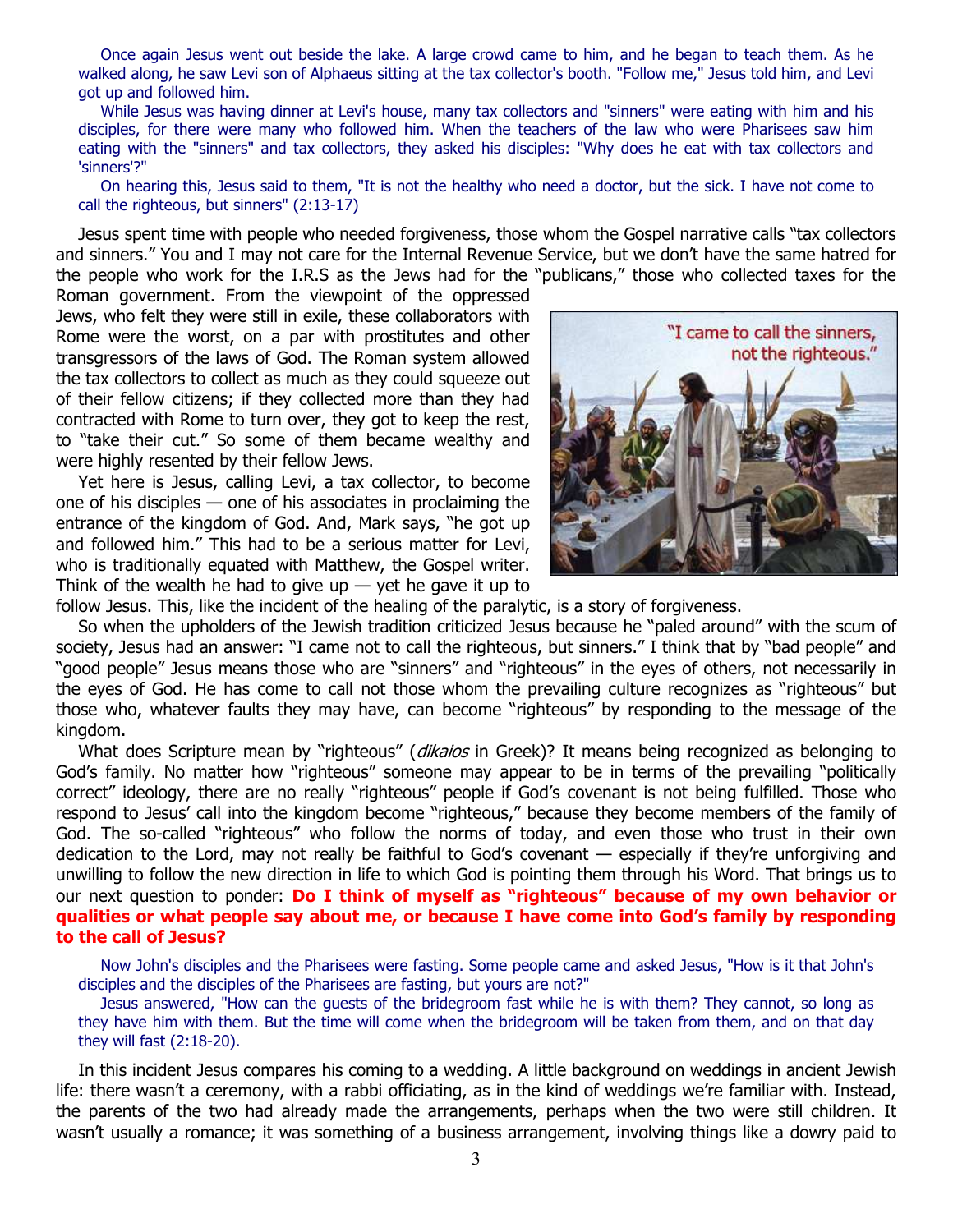the groom's family or perhaps a "bride price." Then, when the time came for the marriage, the couple simply started living together. The big event was the feast, when the whole village got together to celebrate the new family that's coming into being. This partying could last for several days. Feasting is "suspending the rules" of normal life, when people kind of "let themselves go" with dancing, special food and beverages, and the like.



That's what we do at parties and receptions, isn't it? You suspend the rules. You don't serve oat meal or vegetable soup at a party, you serve the food that's not really good for you  $$ cake and ice cream and soft drinks. During a celebration it's not appropriate to fast, to deny yourself pleasure. Instead you have a special meal, like a Thanksgiving dinner.

Fasting can be useful as a sign of penitence. It can heighten our experience of prayer and confession of sin, and that's good at the proper time. But fasting can serve other purposes that aren't so good. It can be an attempt to shame God into doing something he seems reluctant to do: "Look, Lord, I'm depriving myself of pleasure, so you're obligated to answer my prayer." Fasting can also be a statement we make about ourselves: "Look, everybody, and see how holy I am."

That's why Jesus had an issue with some of the Pharisees, and said some pointed thing about their hypocrisy in other parts of the Gospels.

Many Jews felt God had let them down because they were kept under foreign rule. But Jesus, in his gospel of the kingdom, is making clear that the Lord is returning to his people and ending their time of exile. He compares himself to the bridegroom at a wedding. This isn't a time to fast, it's a time to celebrate what God is doing — a time, perhaps, to party, maybe get a little "carried away." So here's our question: **Since Jesus has now been raised and reigns with the Father, shouldn't my life be a celebration of his victory, and my victory in him? Should our worship be somber and mournful and colorless (like fasting), or should it be exuberant, joyful, a feast in the presence of God?** 

Jesus ends this passage with a warning that times of persecution will come after the crucifixion and resurrection, when his followers will have to face severe opposition to their message. In Mark, as in all the Gospels, Jesus is always on the way to the cross, because it's through the cross and resurrection that the kingdom of God will take effect. But even that is cause to rejoice; as Hebrews puts it, Jesus endured the cross "for the joy that was set before him" (Hebrews 12:2).

"No one sews a patch of unshrunk cloth on an old garment. If he does, the new piece will pull away from the old, making the tear worse. And no one pours new wine into old wineskins. If he does, the wine will burst the skins, and both the wine and the wineskins will be ruined. No, he pours new wine into new wineskins" (2:21-22)

Jesus's metaphor of old and new wine and wineskins became an icon for church renewal in the twentieth century. But what was he really talking about?

Jesus' teaching is all about the entrance of the kingdom of God on the human scene — in particular, the Judaic scene. The wine-and-wineskins metaphor, and the patch-on-the-old-garment illustration, logically follow his comment about the kingdom being like a wedding feast.

The old religious institutions of Judaism, that is, strict Torahobservance and the sacrificial rites of the Temple, can't contain the new move of God. Those things weren't bad in themselves; the hidden goal of the Law of Moses is God's new creation in Christ, and the Temple sacrifices prefigure the cross. But being fixated on those traditions can stifle a free response to what God is now doing through Jesus. It's hard to mix the old with the new, Jesus is saying; you can't sew a new patch on an old, torn, moth-eaten garment, or a worse tear will occur. New wine fermenting in an old wineskin will burst it, and both will be lost.

The church today is struggling with what kind of format to use in presenting the gospel in the twenty-first century. This is

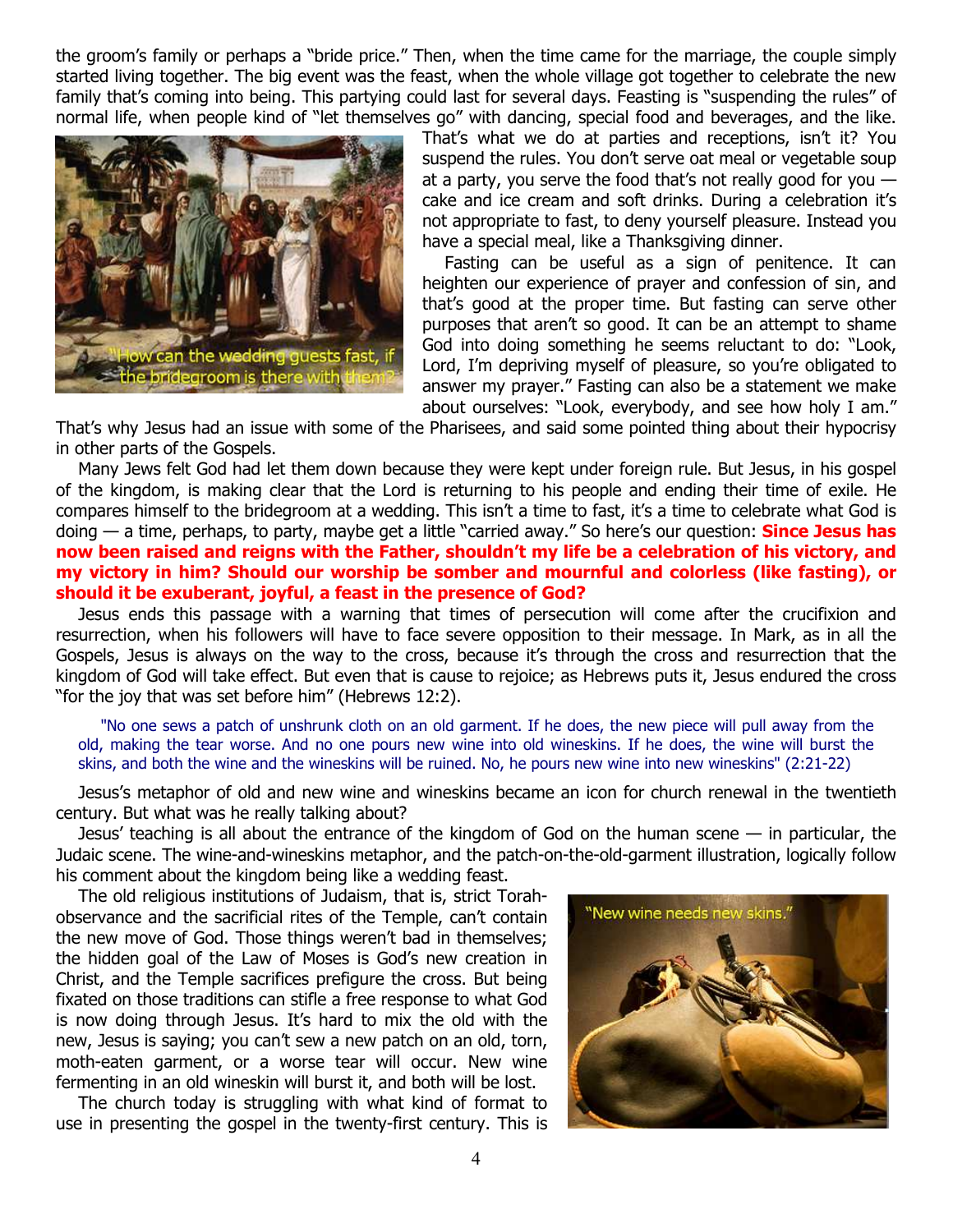an issue for our church: should we try to "go contemporary" trying to attract new people? But what "wine" would we put in this "new wineskin"? Would it be a different gospel? That's a question, and I don't claim to have the answer.

But here's a reminder: This statement about "new wine in new wineskins" isn't Jesus' only word using this metaphor. Luke 5:39 he states, "No one after drinking old wine wants the new, for he says, 'The old is better.'" Accommodating to contemporary culture may distort the gospel; the news of God's kingdom is always "out of step" with our environment. The atmosphere in the church needs to be different from the atmosphere outside it, or there's no point to "having church." Some churches that have just taken on the prevailing complexion of the culture are in meltdown right now, just dying out, because there's no reason for them to exist.

Take the matter of music. Church music *should* sound different from other music, because *God is different* from human expectations and preferences. But in what way should it be different? Our favorite "old" songs were once new and contemporary. As a Christian church we want to be biblical, but nobody knows what music in the Bible sounded like. If we really want "old" music, let's go back to ancient chant, which is probably closest to music in the Bible. So we need to think this issue through intelligently. Question: **Can we think of our church as a "wineskin," a vehicle for the expression of the Holy Spirit and the kingdom of God? How would our church have to change to be a container for the new move of God? Or if we changed, would we actually be offering "another gospel" instead of the gospel of the kingdom?** 

These are tough questions that require a lot of intelligent thought and discussion and prayer. We can't decide questions like this just on the basis of our personal preference, or nostalgia for "the old days." We need to think through these questions biblically.

One Sabbath Jesus was going through the grainfields, and as his disciples walked along, they began to pick some heads of grain. The Pharisees said to him, "Look, why are they doing what is unlawful on the Sabbath?" He answered, "Have you never read what David did when he and his companions were hungry and in need? In the days of Abiathar the high priest, he entered the house of God and ate the consecrated bread, which is lawful only for priests to eat. And he also gave some to his companions."

Then he said to them, "The Sabbath was made for man, not man for the Sabbath. So the Son of Man is Lord even of the Sabbath" (2:23-28)

Passing a field on the sabbath, the disciples are plucking heads of grain. What did the owner of the field think about this? If a farmer found you pulling ears of corn off the stalks at the edge of his field, how might he react? It was a little different in Bible times. The Torah said you weren't to reap the corners of your field, or



glean the grain the harvesters missed; that was to be left for the poor. But plucking heads of grain was considered work, and no work is to be done on the sabbath. So the Pharisees are offended by what the disciples are doing. Why is it so offensive to them to be "working" on the sabbath?

The name "Pharisees" may mean "separated ones." The goal of the Pharisees is to have all Jews keep the Law of Moses. This was not so they could be "saved"; that's a common misperception, that the Jews taught "salvation by works." No, the purpose of keeping the Law was to establish and confirm Jewish identity, as a people specially chosen by God. The Pharisees believed Israel had been chosen for privilege, and for victory over their enemies. But Jesus sees another purpose for God's having chosen his people; they've

been chosen for a mission to the world, as the Lord said to Abraham in Genesis 12:3: "All peoples on earth will be blessed through you." The apostle Paul, in Romans 4:13, refers to "the promise to Abraham and his descendants, that they should inherit the world." This incident Mark is recording exposes the difference between these two views of the Lord's purpose in choosing Israel.

Before we bring this out, let's insert a brief note on the sabbath, or the seventh day of rest from work. The Ten Commandments list two reasons for the day of rest. The first reason, in Exodus, is because God rested from his work of creation. The second reason, in Deuteronomy, is because Israel remembered what it was like to be a slave in Egypt working 24/7, so you should give yourselves and your workers one day off each week.